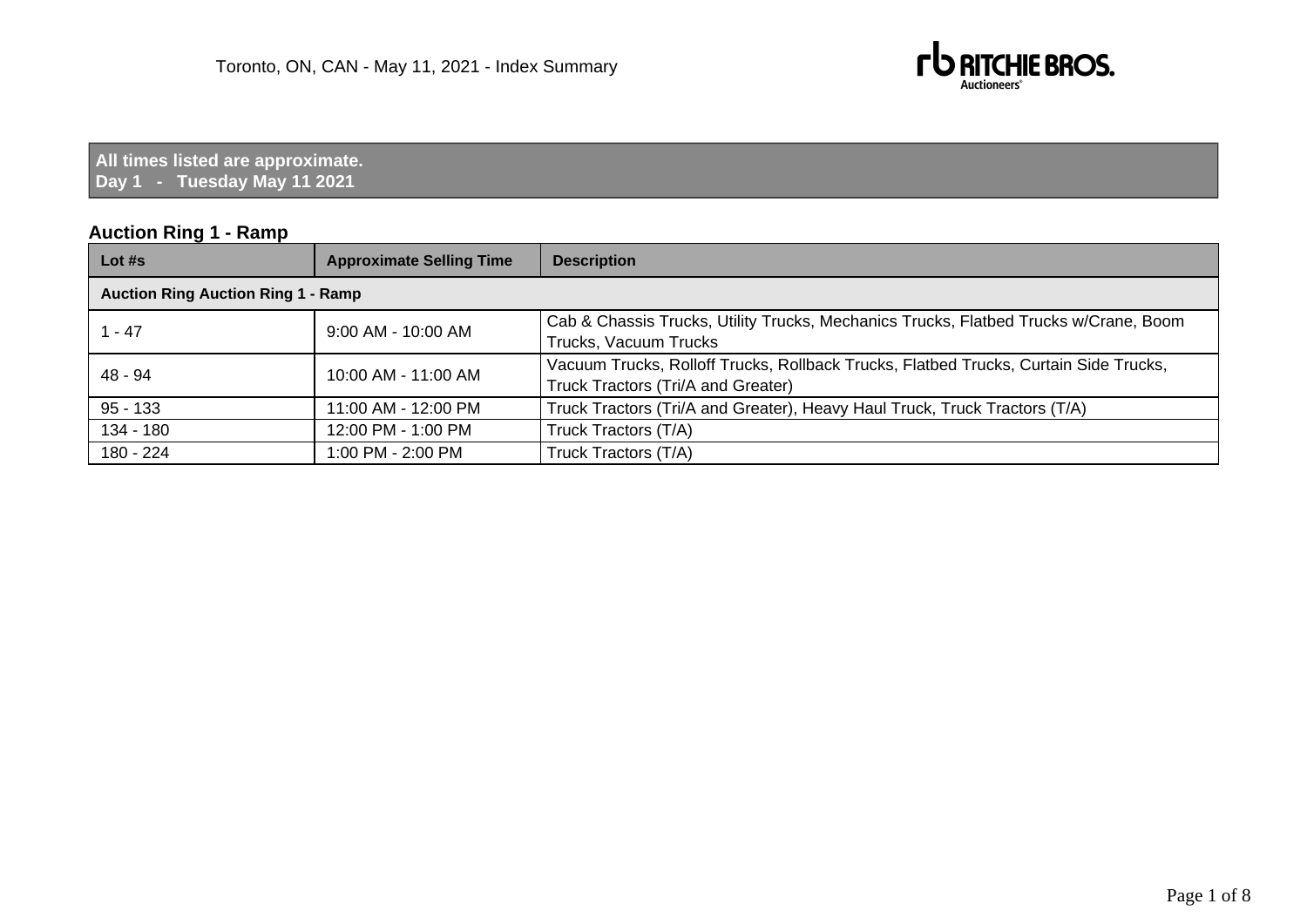

**All times listed are approximate. Day 2 - Wednesday May 12 2021**

#### **Auction Ring 1 - Ramp**

| Lot $#s$                                  | <b>Approximate Selling Time</b> | <b>Description</b>                                                                          |  |
|-------------------------------------------|---------------------------------|---------------------------------------------------------------------------------------------|--|
| <b>Auction Ring Auction Ring 1 - Ramp</b> |                                 |                                                                                             |  |
| $225 - 267$                               | 9:00 AM - 10:00 AM              | Lifts - Rough Terrain Forklifts, Lifts - Telescopic Forklifts, Dump Trucks (S/A)            |  |
| $268 - 311$                               | 10:00 AM - 11:00 AM             | Dump Trucks (S/A), Plow Trucks & Sanders                                                    |  |
| $312 - 356$                               | 11:00 AM - 12:00 PM             | Plow Trucks & Sanders, Dump Trucks (Tri/A)                                                  |  |
| 357 - 393                                 | 12:00 PM - 1:00 PM              | Dump Trucks (Tri/A), Dump Trucks (T/A), Stone Slinger Trucks, Loader Backhoes               |  |
| $393 - 425$                               | 1:00 PM - 2:00 PM               | Loader Backhoes, Skip Loaders, Wheel Loaders                                                |  |
| 426 - 451                                 | 2:00 PM - 3:00 PM               | Wheel Loaders, Crawler Tractors, Crawler Loaders                                            |  |
|                                           |                                 | Crawler Loaders, Motor Graders, Articulated Dump Trucks, Rock Trucks, Logging -             |  |
| 452 - 493                                 | 3:00 PM - 4:00 PM               | Skidders, Logging - Log Loaders, Logging - Forwarders, Logging - Feller Bunchers,           |  |
|                                           |                                 | Hydraulic Excavators - Demolition Excavators, Hydraulic Excavators - Crawler                |  |
| 494 - 529                                 | 4:00 PM - 5:00 PM               | Hydraulic Excavators - Crawler, Hydraulic Excavators - Mobile, Hydraulic Excavators - Midi  |  |
| $530 - 547$                               | 5:00 PM - 5:30 PM               | Hydraulic Excavators - Midi, Cranes - All Terrain, Cranes - Hydraulic Truck, Cranes - Rough |  |
|                                           |                                 | Terrain, Cranes - Other, Truck Tractors (T/A), Van Trucks, Pickup Trucks                    |  |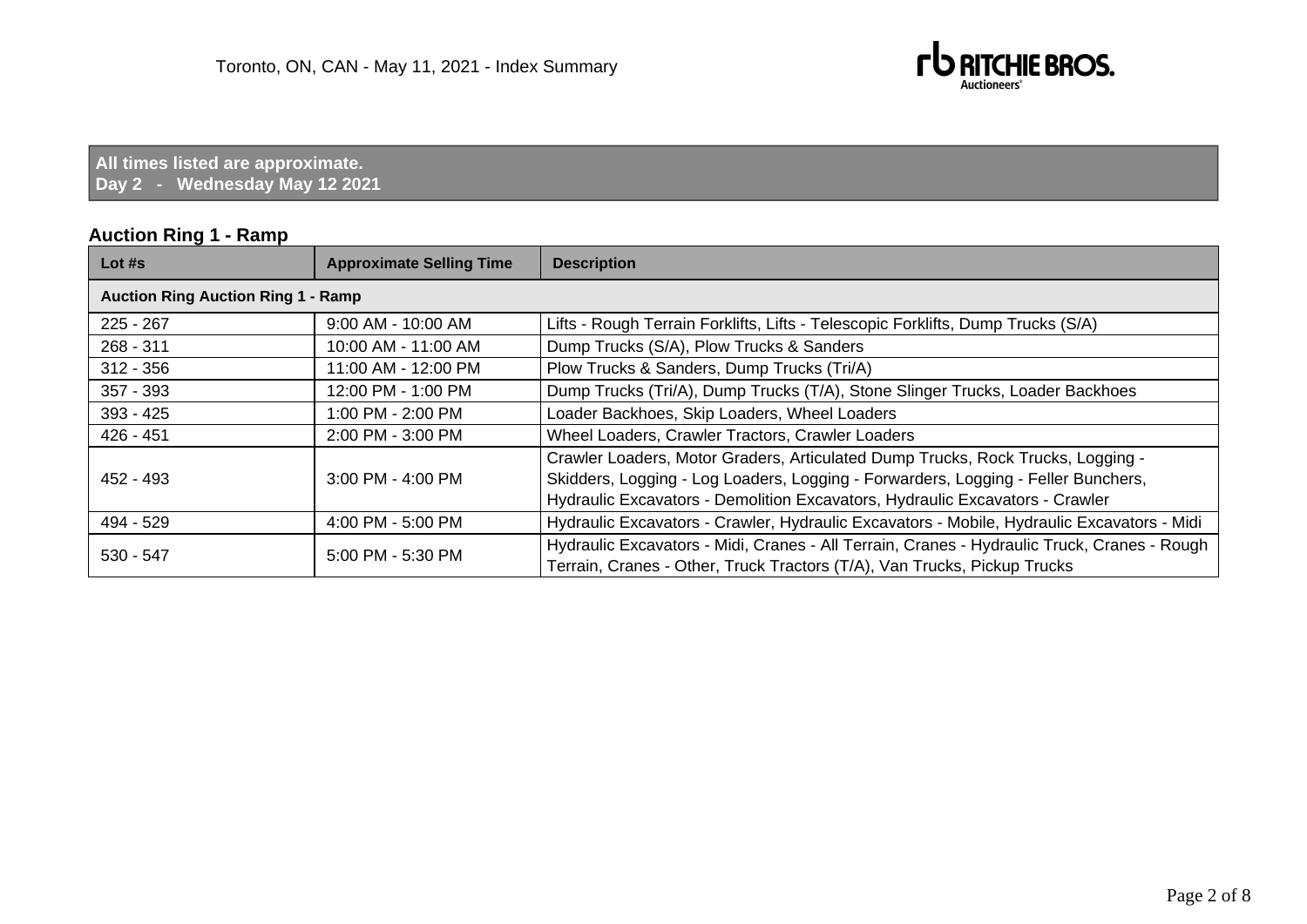

# **Auction Ring 2 - Stationary**

| Lot $#s$                                        | <b>Approximate Selling Time</b> | <b>Description</b>                                                                                                                                                                                       |
|-------------------------------------------------|---------------------------------|----------------------------------------------------------------------------------------------------------------------------------------------------------------------------------------------------------|
| <b>Auction Ring Auction Ring 2 - Stationary</b> |                                 |                                                                                                                                                                                                          |
| 548 - 589                                       | 10:00 AM - 11:00 AM             | Tandem Rollers, Compaction - Compactors, Compaction - Vibratory Padfoot Compactors,<br>Compaction - Vibratory Rollers, Compaction - Rollers, Asphalt - Pavement Profilers, Asphalt<br>- Paving Equipment |
| 590 - 627                                       | 11:00 AM - 12:00 PM             | Asphalt - Paving Equipment, Concrete - Paving Equipment, Multi Terrain Loaders, Skid<br><b>Steer Loaders</b>                                                                                             |
| $628 - 677$                                     | 12:00 PM - 1:00 PM              | <b>Skid Steer Loaders, Utility Tractors</b>                                                                                                                                                              |
| 678 - 721                                       | 1:00 PM - 2:00 PM               | Utility Tractors, Loader Backhoes, Hydraulic Excavators - Mini, Environmental Equipment,<br>Utility Vehicles, Cable Plows, Miscellaneous Trailers                                                        |
| 722 - 764                                       | 2:00 PM - 3:00 PM               | Miscellaneous Trailers, Dump Trailers - End, Dump Trailers - Center or Bottom, Aggregate -<br>Conveyors                                                                                                  |
| 765 - 793                                       | 3:00 PM - 3:45 PM               | Aggregate - Conveyors, Aggregate - Screen Plants, Aggregate - Miscellaneous, Aggregate -<br>Impact Crushers, Drills - Directional Drills, Drills - Drills & Air Tracks                                   |

## **Timed Auction**

| Lot $#s$                          | <b>Approximate Selling Time</b> | <b>Description</b>                                                                                                                                                                                                                                                                                                                                                                                                                                                                                                        |
|-----------------------------------|---------------------------------|---------------------------------------------------------------------------------------------------------------------------------------------------------------------------------------------------------------------------------------------------------------------------------------------------------------------------------------------------------------------------------------------------------------------------------------------------------------------------------------------------------------------------|
| <b>Auction Ring Timed Auction</b> |                                 |                                                                                                                                                                                                                                                                                                                                                                                                                                                                                                                           |
| $5001 - 5119$                     | 10:00 AM - 10:30 AM             | Compaction - Walk Behind, Generator Sets - Light, Light Towers, Engines, Miscellaneous -<br>Shop, Warehouse & Consumer, Lifts - Boom Lifts, Landscape Equipment, Drilling -<br>Miscellaneous, Miscellaneous - Industrial & Construction, Concrete - Miscellaneous,<br>Generator Sets - Industrial, Attachments - Truck, Generator Sets - Consumer, Trenchers,<br>Industrial Plant Equipment, Sign Boards, Tanks, Dumpers, Air Compressors, Marine -<br>Pleasure Craft, Miscellaneous - Equipment Parts, Mobile Structures |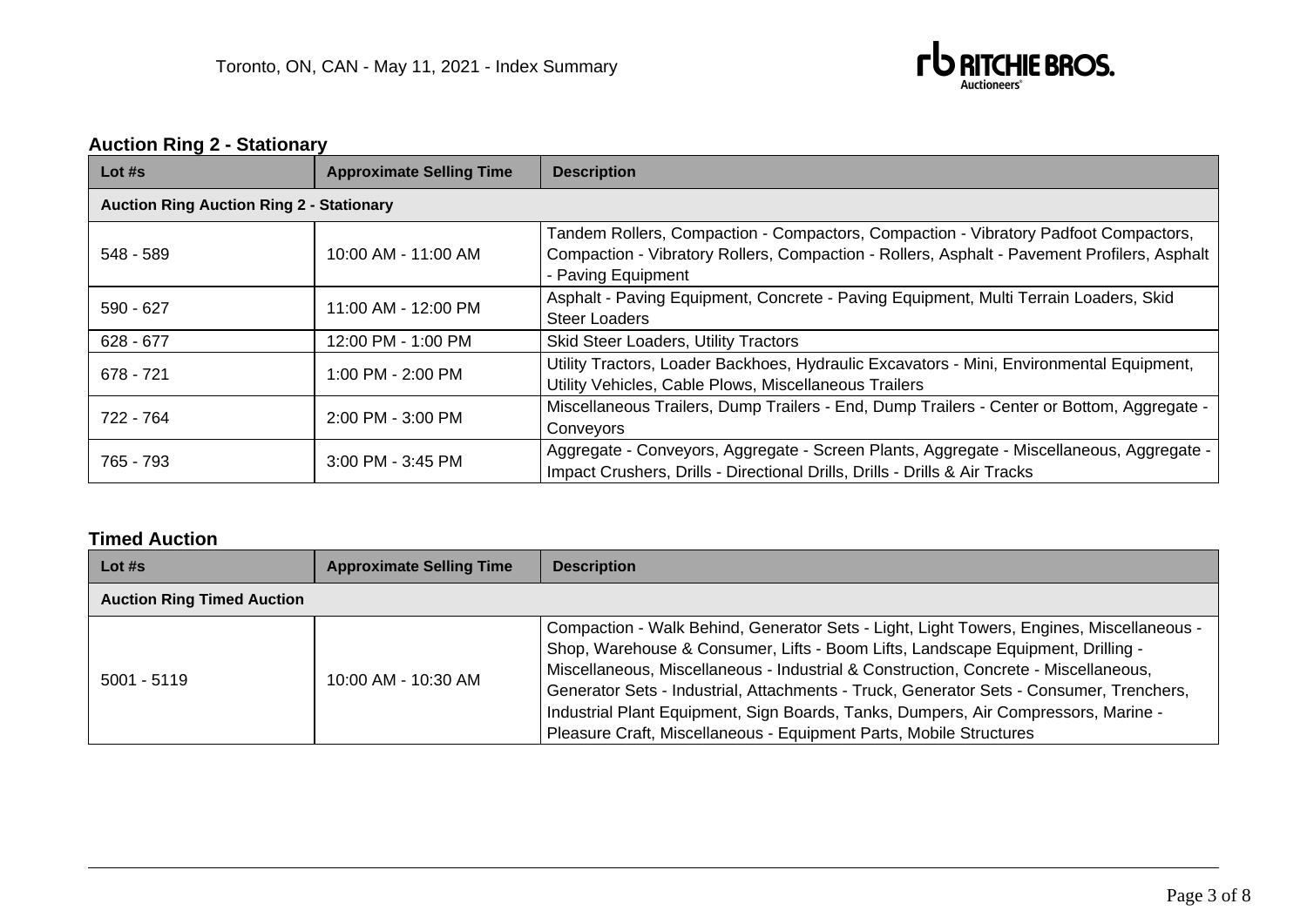

| 5120 - 5236 | 10:30 AM - 11:00 AM | Miscellaneous - Industrial & Construction, Engines, Concrete - Miscellaneous, Pumps,<br>Concrete - Paving Equipment, Generator Sets - Light, Attachments - Excavator, Tanks,<br>Landscape Equipment, Air Compressors, Miscellaneous - Equipment Parts, Miscellaneous -<br>Shop, Warehouse & Consumer, Mowers, Light Towers, Asphalt - Miscellaneous,<br>Attachments - Truck, Mobile Structures, Recreational Vehicles, Sewer & Water, Generator<br>Sets - Industrial, Cranes - Accessories                                                                             |
|-------------|---------------------|------------------------------------------------------------------------------------------------------------------------------------------------------------------------------------------------------------------------------------------------------------------------------------------------------------------------------------------------------------------------------------------------------------------------------------------------------------------------------------------------------------------------------------------------------------------------|
| 5237 - 5355 | 11:00 AM - 11:30 AM | Landscape Equipment, Industrial Plant Equipment, Miscellaneous - Shop, Warehouse &<br>Consumer, Tanks, Attachments - Equipment, Cranes - Accessories, Miscellaneous -<br>Equipment Parts, Pumps, Miscellaneous - Industrial & Construction, Attachments - Truck,<br><b>Mobile Structures</b>                                                                                                                                                                                                                                                                           |
| 5356 - 5474 | 11:30 AM - 12:00 PM | Mobile Structures, Landscape Equipment, Miscellaneous - Shop, Warehouse & Consumer,<br>Pumps, Miscellaneous - Industrial & Construction, Compaction - Walk Behind, Generator<br>Sets - Light, Attachments - Truck, Welders, Engines, Seeders, Environmental Equipment,<br>Light Towers, Asphalt - Miscellaneous, Concrete - Miscellaneous, Tanks, Generator Sets -<br>Consumer, Drilling - Miscellaneous, Miscellaneous - Equipment Parts, Air Compressors,<br>Industrial Plant Equipment, Lifts - Boom Lifts, Attachments - Equipment, Concrete - Paving<br>Equipment |
| 5475 - 5593 | 12:00 PM - 12:30 PM | Miscellaneous - Industrial & Construction, Air Compressors, Mobile Structures, Landscape<br>Equipment, Aggregate - Screen Plants, Generator Sets - Consumer, Compaction - Walk<br>Behind, Agriculture - Miscellaneous, Attachments - Truck, Miscellaneous - Shop,<br>Warehouse & Consumer, Concrete - Miscellaneous, Generator Sets - Light, Pumps,<br>Generator Sets - Heavy, Sewer & Water, Miscellaneous - Equipment Parts, Environmental<br>Equipment, Drilling - Miscellaneous                                                                                    |
| 5594 - 5711 | 12:30 PM - 1:00 PM  | Mobile Structures, Light Towers, Miscellaneous - Industrial & Construction, Generator Sets -<br>Light, Air Compressors, Landscape Equipment, Cranes - Accessories, Miscellaneous -<br>Shop, Warehouse & Consumer, Welders, Miscellaneous - Equipment Parts, Generator Sets<br>- Consumer, Environmental Equipment, Concrete - Miscellaneous, Compaction - Walk<br>Behind, Snow Equipment, Attachments - Truck, Pumps, Pile Hammers & Extractors,<br>Asphalt - Miscellaneous, Attachments - Equipment, Drilling - Miscellaneous, Agriculture -<br>Miscellaneous         |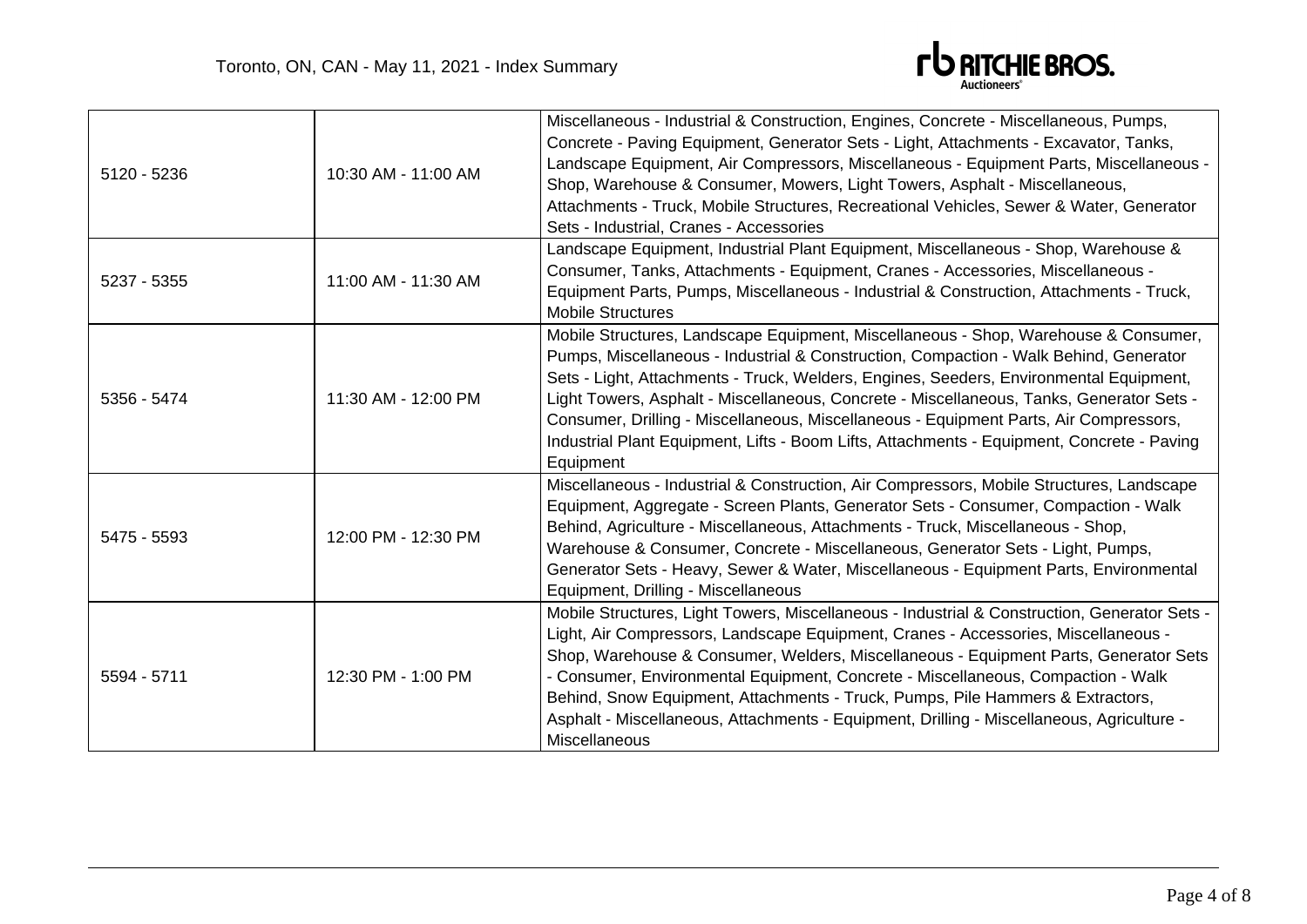

| 5712 - 5828   | 1:00 PM - 1:30 PM | Miscellaneous - Shop, Warehouse & Consumer, Generator Sets - Consumer, Air<br>Compressors, Attachments - Tractor, Attachments - Skid Steer, Aggregate - Other<br>Crushers, Compaction - Walk Behind, Welders, Attachments - Truck, Miscellaneous -<br>Equipment Parts, Industrial Plant Equipment, Attachments - Equipment, Miscellaneous -<br>Industrial & Construction, Utility Equipment, Concrete - Miscellaneous, Engines, Pumps,<br>Generator Sets - Light, Lifts - Boom Lifts, Light Towers, Attachments - Loader Backhoe,<br>Aggregate - Conveyors, Generator Sets - Industrial, Asphalt - Miscellaneous, Aggregate -<br>Miscellaneous, Sewer & Water, Aggregate - Feeders, Mobile Structures, Environmental<br>Equipment |
|---------------|-------------------|-----------------------------------------------------------------------------------------------------------------------------------------------------------------------------------------------------------------------------------------------------------------------------------------------------------------------------------------------------------------------------------------------------------------------------------------------------------------------------------------------------------------------------------------------------------------------------------------------------------------------------------------------------------------------------------------------------------------------------------|
| 5829 - 5942   | 1:30 PM - 2:00 PM | Miscellaneous - Shop, Warehouse & Consumer, Miscellaneous - Industrial & Construction,<br>Pumps, Attachments - Wheel Loader, Generator Sets - Industrial, Generator Sets - Light,<br>Air Compressors, Trenchers, Generator Sets - Consumer, Concrete - Miscellaneous,<br>Attachments - Truck, Miscellaneous - Equipment Parts, Compaction - Walk Behind, Light<br>Towers, Mobile Structures, Welders, Landscape Equipment, Industrial Plant Equipment                                                                                                                                                                                                                                                                             |
| 5943 - 6054   | 2:00 PM - 2:30 PM | Mobile Structures, Landscape Equipment, Miscellaneous - Shop, Warehouse & Consumer,<br>Industrial Plant Equipment, Compaction - Walk Behind, Miscellaneous - Industrial &<br>Construction, Concrete - Miscellaneous, Attachments - Truck, Light Towers, Miscellaneous -<br>Equipment Parts, Aggregate - Screen Plants, Generator Sets - Light, Logging -<br>Miscellaneous, Seeders, Pumps, Air Compressors                                                                                                                                                                                                                                                                                                                        |
| $6055 - 6146$ | 2:30 PM - 3:00 PM | Air Compressors, Concrete - Miscellaneous, Attachments - Truck, Attachments - Skid Steer,<br>Marine - Pleasure Craft, Miscellaneous - Shop, Warehouse & Consumer, Landscape<br>Equipment, Generator Sets - Light, Light Towers, Asphalt - Miscellaneous, Welders, Survey<br>Equipment, Miscellaneous - Industrial & Construction, Drilling - Miscellaneous, Heavy Haul<br>Truck, Truck Tractors (T/A)                                                                                                                                                                                                                                                                                                                             |
| 6147 - 6254   | 3:00 PM - 3:30 PM | Truck Tractors (T/A), Attachments - Truck, Truck Tractors (S/A), Dump Trucks (Tri/A)                                                                                                                                                                                                                                                                                                                                                                                                                                                                                                                                                                                                                                              |
| 6255 - 6367   | 3:30 PM - 4:00 PM | Dump Trucks (Tri/A), Dump Trucks (T/A), Mixer Trucks, Concrete Pump Trucks, Bucket<br>Trucks, Mechanics Trucks, Digger Derrick Trucks, Log Trucks, Sanitation Trucks, Water<br>Trucks, Tank Trucks, Asphalt - Distributor Trucks, Street Sweepers, Miscellaneous Trucks,<br>Grain, Silage & Produce Trailers, Lowboys                                                                                                                                                                                                                                                                                                                                                                                                             |
| 6368 - 6474   | 4:00 PM - 4:30 PM | Lowboys, Step Deck Trailers, Jeeps, Boosters & Rigging, Super B-Train Hiboys, Hiboys,<br><b>Equipment Trailers</b>                                                                                                                                                                                                                                                                                                                                                                                                                                                                                                                                                                                                                |
| 6475 - 6589   | 4:30 PM - 5:00 PM | Equipment Trailers, Van Trailers, Container Trailers, Reefer Trailers                                                                                                                                                                                                                                                                                                                                                                                                                                                                                                                                                                                                                                                             |
| 6590 - 6710   | 5:00 PM - 5:30 PM | Van Trailers, Curtain Side Trailers, Log Trailers, Tank Trailers, Miscellaneous Trailers,<br>Recreational Vehicles, Mobile Structures, Reefer Trailers, Utility Equipment, Reel Trailers,<br>Reefer Trucks, Van Trucks, Pickup Trucks                                                                                                                                                                                                                                                                                                                                                                                                                                                                                             |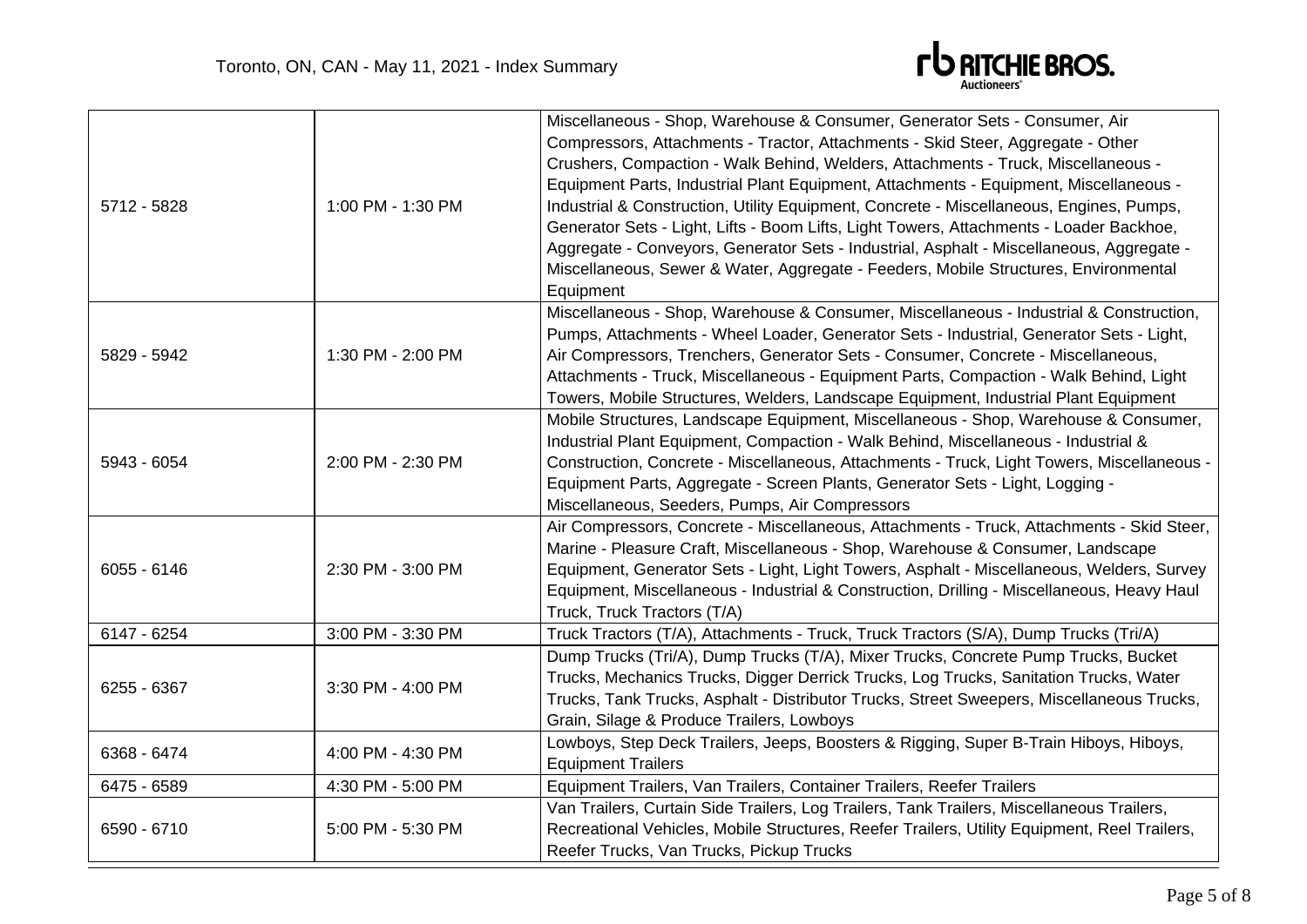

| 6711 - 6821 | 5:30 PM - 6:00 PM     | Pickup Trucks, Automobiles, Sport Utility Vehicles, Tow Trucks, Buses                                                                                                                                                                                                                                                                                                                                                                                                                                                                                    |
|-------------|-----------------------|----------------------------------------------------------------------------------------------------------------------------------------------------------------------------------------------------------------------------------------------------------------------------------------------------------------------------------------------------------------------------------------------------------------------------------------------------------------------------------------------------------------------------------------------------------|
| 6822 - 6937 | $6:00$ PM - $6:30$ PM | Buses, Emergency Vehicles, Automobiles, Sport Utility Vehicles, Pickup Trucks, Van<br>Trucks, Cab & Chassis Trucks, Dump Trucks (S/A), Reefer Trucks, Truck Tractors (T/A),<br>Parts or Stationary - Transportation, Truck Tractors (S/A), Rolloff Trucks, Dump Trucks<br>(T/A), Plow Trucks & Sanders, Flatbed Trucks, Multi Terrain Loaders, Skid Steer Loaders,<br>Lifts - Rough Terrain Forklifts, Wheel Loaders, Lifts - Boom Lifts, Hydraulic Excavators -<br>Mini, Hydraulic Excavators - Crawler, Trenchers, Tandem Rollers, Container Equipment |
| 6938 - 7047 | 6:30 PM - 7:00 PM     | Container Equipment, Mobile Structures, Lifts - Forklifts, Lifts - Electric Forklifts                                                                                                                                                                                                                                                                                                                                                                                                                                                                    |
| 7048 - 7165 | 7:00 PM - 7:30 PM     | Lifts - Electric Forklifts, Lifts - Boom Lifts, Lifts - Scissorlifts                                                                                                                                                                                                                                                                                                                                                                                                                                                                                     |
| 7166 - 7216 | 7:30 PM - 7:30 PM     | Lifts - Scissorlifts                                                                                                                                                                                                                                                                                                                                                                                                                                                                                                                                     |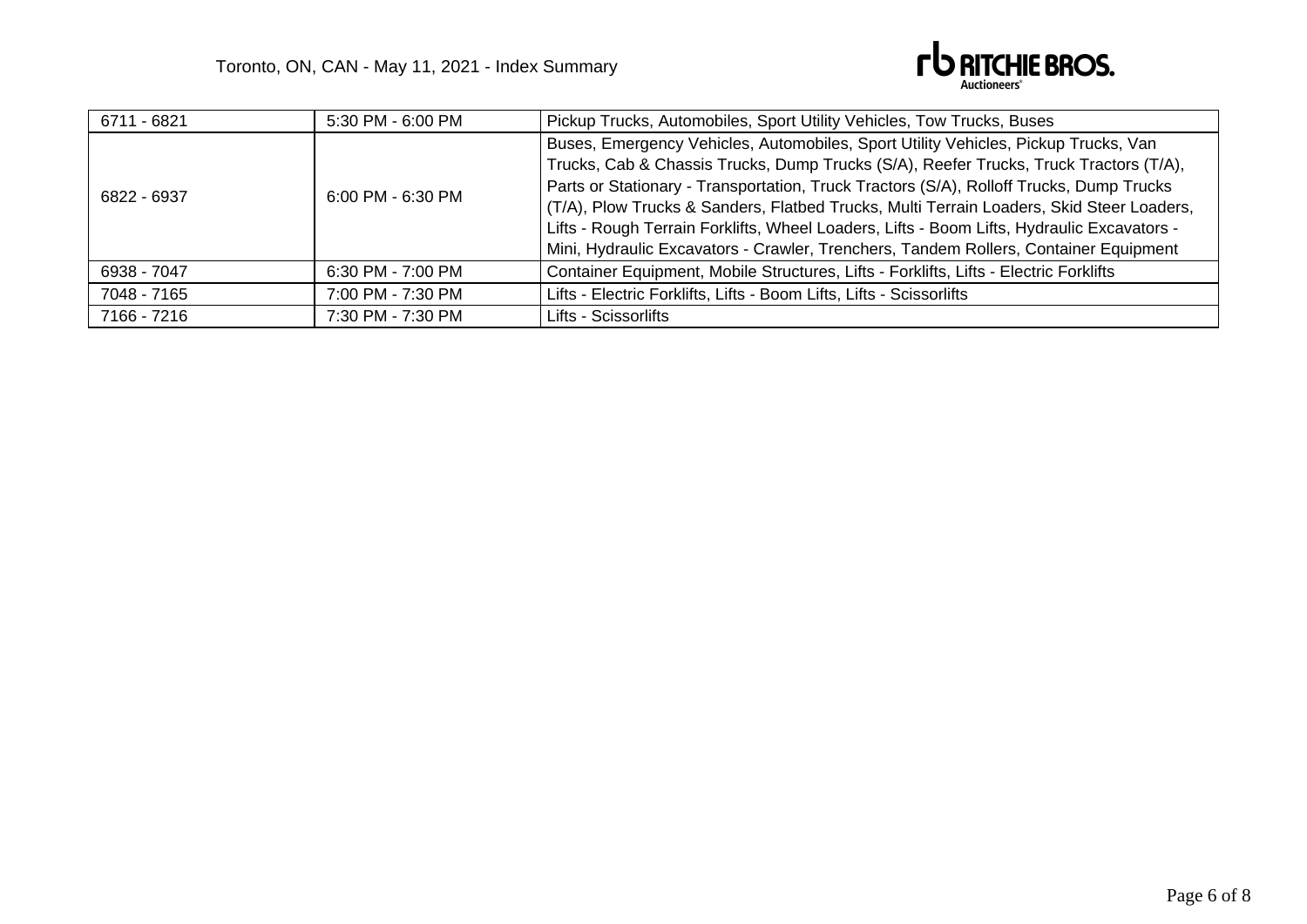

**All times listed are approximate. Day 3 - Thursday May 13 2021**

### **Timed Auction**

| Lot #s                            | <b>Approximate Selling Time</b> | <b>Description</b>                                                                                                                                                                                                                                                                                                                                                                                                                                                                             |  |  |
|-----------------------------------|---------------------------------|------------------------------------------------------------------------------------------------------------------------------------------------------------------------------------------------------------------------------------------------------------------------------------------------------------------------------------------------------------------------------------------------------------------------------------------------------------------------------------------------|--|--|
| <b>Auction Ring Timed Auction</b> |                                 |                                                                                                                                                                                                                                                                                                                                                                                                                                                                                                |  |  |
| $8000 - 8111$                     | $9:00$ AM - $9:30$ AM           | 4WD Tractors, MFWD Tractors, 2WD Tractors, Sprayers, Spreaders, Environmental<br>Equipment, Logging - Miscellaneous, Attachments - Excavator, Attachments - Equipment,<br>Attachments - Wheel Loader, Compaction - Walk Behind, Generator Sets - Light,<br>Miscellaneous - Industrial & Construction, Attachments - Truck, Tanks, Landscape<br>Equipment, Miscellaneous - Shop, Warehouse & Consumer, Snow Equipment, Attachments<br>- Skid Steer, Attachments - Motor Grader, Street Sweepers |  |  |
| 8112 - 8228                       | 9:30 AM - 1:30 PM               | Miscellaneous - Shop, Warehouse & Consumer, Miscellaneous - Industrial & Construction,<br>Livestock Equipment, Mobile Structures, Landscape Equipment, Miscellaneous - Equipment<br>Parts                                                                                                                                                                                                                                                                                                      |  |  |
| 8229 - 8348                       | 10:00 AM - 10:30 AM             | Miscellaneous - Equipment Parts, Attachments - Excavator, Attachments - Skid Steer, Snow<br>Equipment, Attachments - Wheel Loader, Sprayers, Attachments - Tractor, Attachments -<br>Equipment, Attachments - Loader Backhoe, Agriculture - Miscellaneous, Concrete -<br>Miscellaneous, Drilling - Miscellaneous, Mowers                                                                                                                                                                       |  |  |
| 8349 - 8470                       | 10:30 AM - 11:00 AM             | Attachments - Skid Steer, Attachments - Wheel Loader, Attachments - Excavator, Snow<br>Equipment, Mowers, Attachments - Tractor, Attachments - Loader Backhoe, Attachments -<br>Equipment, Environmental Equipment, Attachments - Crawler Tractor, Miscellaneous -<br>Industrial & Construction, Miscellaneous - Equipment Parts, Attachments - Demolition &<br>Recycling                                                                                                                      |  |  |
| 8471 - 8589                       | 11:00 AM - 11:30 AM             | Attachments - Equipment, Attachments - Skid Steer, Attachments - Tractor, Attachments -<br>Excavator, Attachments - Loader Backhoe, Cranes - Accessories, Attachments - Wheel<br>Loader, Landscape Equipment, Harrows & Packers, Attachments - Demolition & Recycling,<br>Miscellaneous - Equipment Parts                                                                                                                                                                                      |  |  |